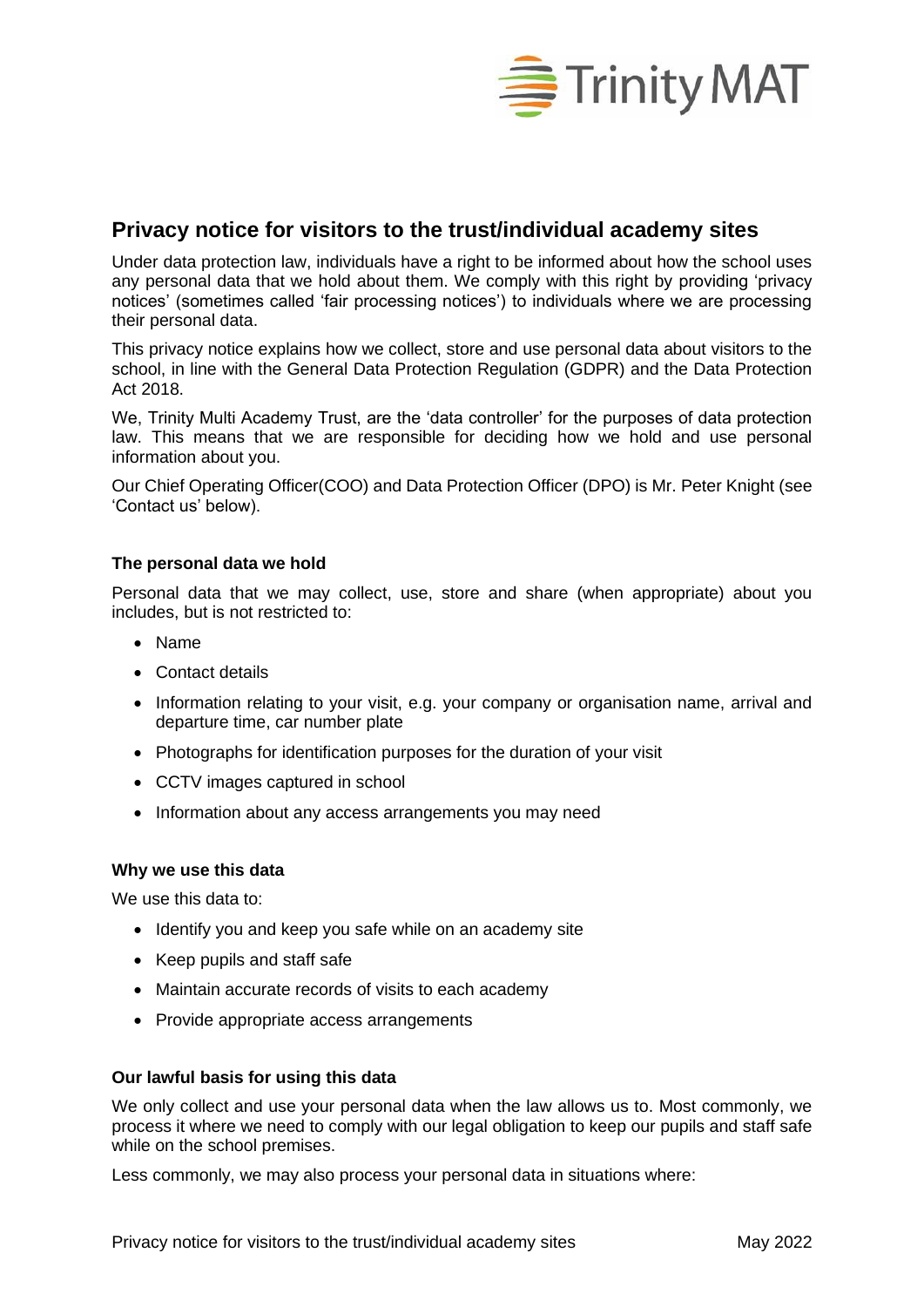- We need it to perform an official task in the public interest
- We have obtained consent to use it in a certain way
- We need to protect someone's vital interests (save your life, or someone else's)

Where we have obtained consent, this consent can be withdrawn at any time. We will make this clear when we ask for consent, and explain how to withdraw it.

Some of the reasons listed above for collecting and using personal information about you overlap, and there may be several grounds which justify our use of your data.

# **Collecting this information**

Some of the information we collect from you is mandatory, and in some cases you can choose whether or not to provide the information to us.

Whenever we seek to collect information from you, we make it clear whether you must provide this information (and if so, what the possible consequences are of not complying), or whether you have a choice.

We will only collect the data that we need in order to fulfil our purposes, which are set out above.

## **How we store this data**

We will keep your personal data while you are visiting our school.

We may also keep it beyond this, if necessary, to comply with our legal obligations.

Our Records Management Policy sets out how long we keep information about visitors. This is available online via the trust website or from the DPO in hard copy (see 'Contact Us' below).

We have put in place appropriate security measures to prevent your personal information from being accidentally lost, used or accessed in an unauthorised way, altered or disclosed.

We will dispose of your personal data securely when we no longer need it.

# **Data sharing**

We do not share information about visitors with any third party without consent unless the law and our policies allow us to do so.

Where it is legally required, or necessary (and it complies with data protection law) we may share personal information about visitors with:

- Our local authority to meet our legal obligations to share certain information with it, such as where the visitor information is relevant to a safeguarding concern
- The Department for Education to meet our statutory and legal obligations to share certain information with them
- Educators and examining bodies necessary in the performance of our education function
- Our regulator, Ofsted to enable it to evaluate the education we provide, and which is in the public interest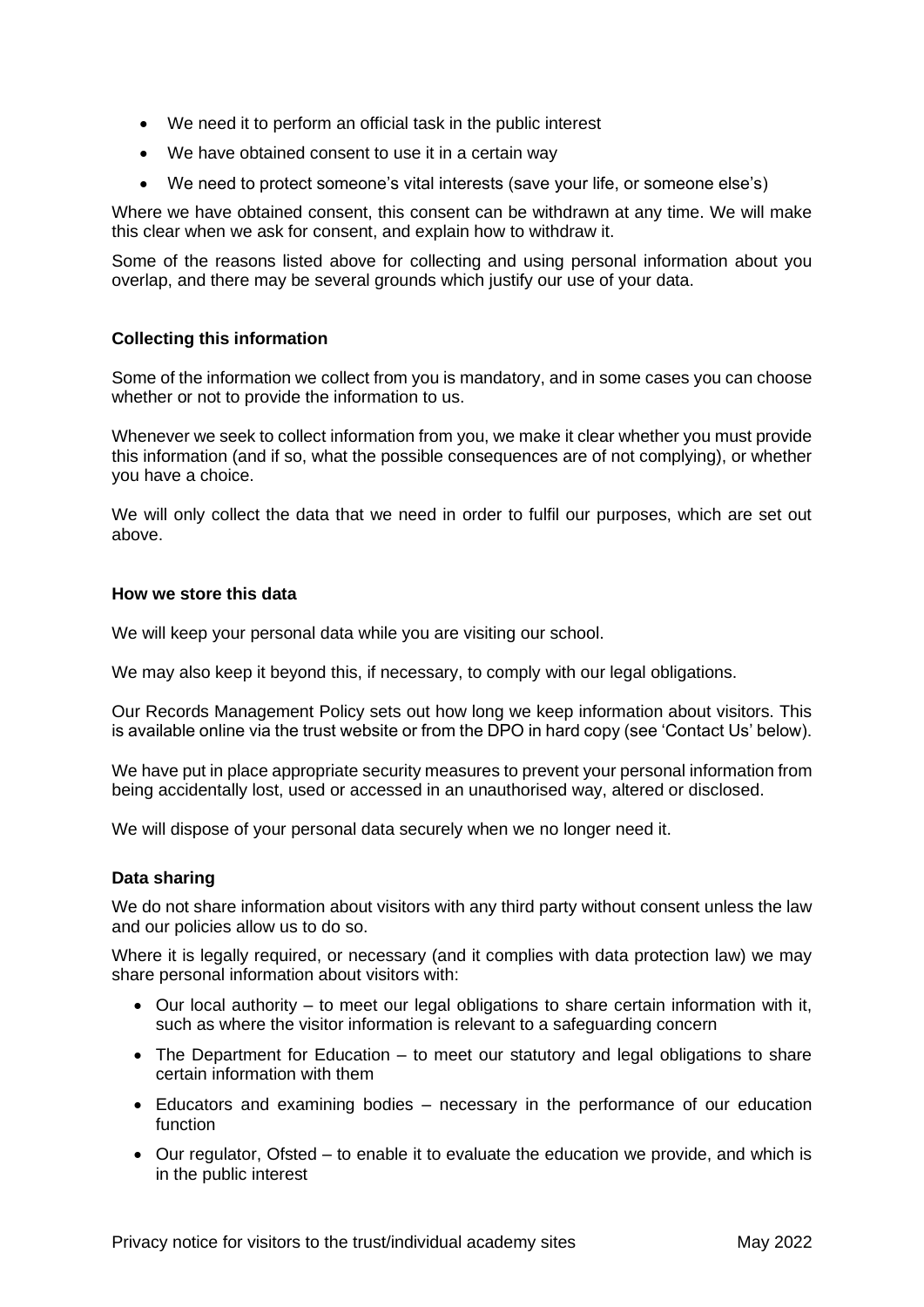- Suppliers and service providers to enable them to provide the service we have contracted them for
- Central and local government to meet statutory and legal duties and to enable the performance of contracts
- Our auditors to demonstrate that we have taken appropriate action in providing our education service
- Health authorities to assist where there are legal obligations
- Security organisations with regard to legal or safeguarding investigations and to assist in crime prevention, detection and prevention of fraud
- Health and social welfare organisations to support a legal entitlement
- Professional advisers and consultants to support a legal entitlement and to assist with insurance claims
- Police forces, courts, tribunals in order to uphold law and order
- Professional bodies to verify information for legal purposes
- The organisation/company you are representing to verify business interests and to verify information for legal purposes

## **Your rights**

#### **How to access the personal information we hold about you**

Individuals have a right to make a 'subject access request' to gain access to personal information that the school holds about them.

If you make a subject access request, and if we do hold information about you, we will:

- Give you a description of it
- Tell you why we are holding and processing it, and how long we will keep it for
- Explain where we got it from, if not from you
- Tell you who it has been, or will be, shared with
- Let you know whether any automated decision-making is being applied to the data, and any consequences of this
- Give you a copy of the information in an intelligible form

You may also have a right for your personal information to be transmitted electronically to another organisation in certain circumstances.

If you would like to make a request, please contact our Data Protection Officer.

#### **Your other rights regarding your data**

Under data protection law, individuals have certain rights regarding how their personal data is used and kept safe. You have the right to:

- Object to the use of your personal data if it would cause, or is causing, damage or distress
- Prevent your data being used to send direct marketing
- Object to the use of your personal data for decisions being taken by automated means (by a computer or machine, rather than a person)